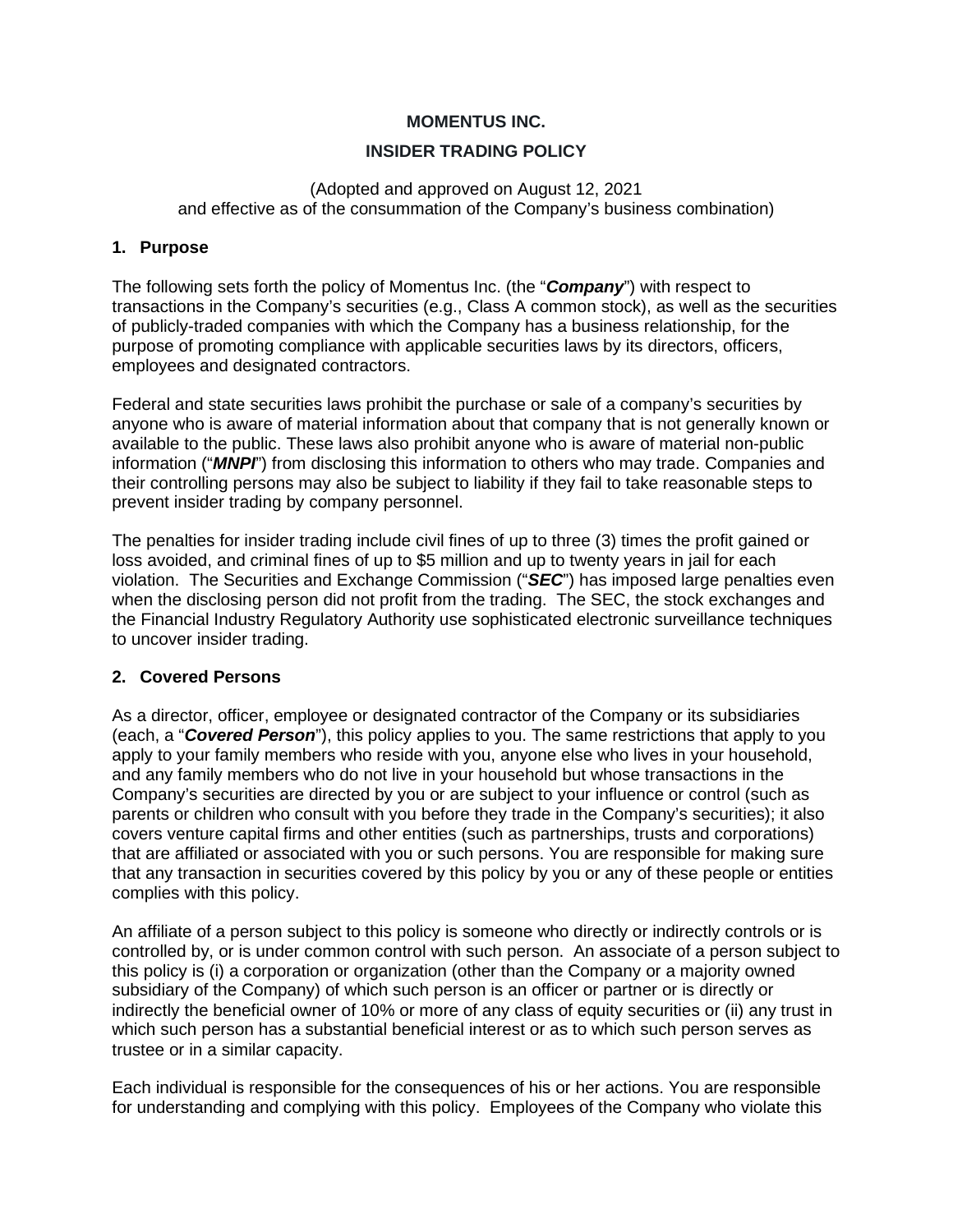policy shall also be subject to disciplinary action by the Company, which may include ineligibility for future participation in the Company's equity plans or termination of employment for cause.

The portions of this policy relating to trading while in possession of MNPI and the use or disclosure of that information continue to apply to transactions in the Company's securities even after termination of employment or association with the Company. If you are aware of MNPI about the Company when your employment or other business relationship with the Company ends, you may not trade in the Company's securities or disclose the MNPI to anyone else until that information is made public or becomes no longer material.

# **3. Definition of Material Non-Public Information**

For purposes of this policy, "*material non-public information*" or "*MNPI*" is any material information about a company that has not yet become publicly available.

Information is "material" if a reasonable investor would likely consider it important in making a decision to buy, hold or sell securities. Any information that could reasonably be expected to affect the price of the security is material. The information may be positive or negative. Financial information is frequently material, even if it covers only part of a fiscal period or less than all of the company's operations, since either of these might convey enough information about the company's consolidated results of operations to be considered material information. Other common examples of information that may be material include:

- information regarding financial results, financial condition and financial forecasts, including earnings estimates or changes in previously announced earnings estimates;
- significant proposed mergers, acquisitions, investments or divestitures;
- gain or loss of significant customers:
- changes or delays in flight schedules;
- entry into, renewal, termination or changes to material contracts;
- layoffs or restructurings;
- cyber security incidents and data breaches;
- developments in significant litigation or government investigations or reviews;
- public or private debt or equity offerings;
- significant changes in senior management;
- new product or service offerings; or
- capital allocation developments, such as share repurchases and dividends.

It is not possible to define all categories of material information, and you should recognize that the public, the media and the courts may use hindsight in judging what is material. Therefore, it is important to "play it safe" and assume information is material if there is any doubt. You may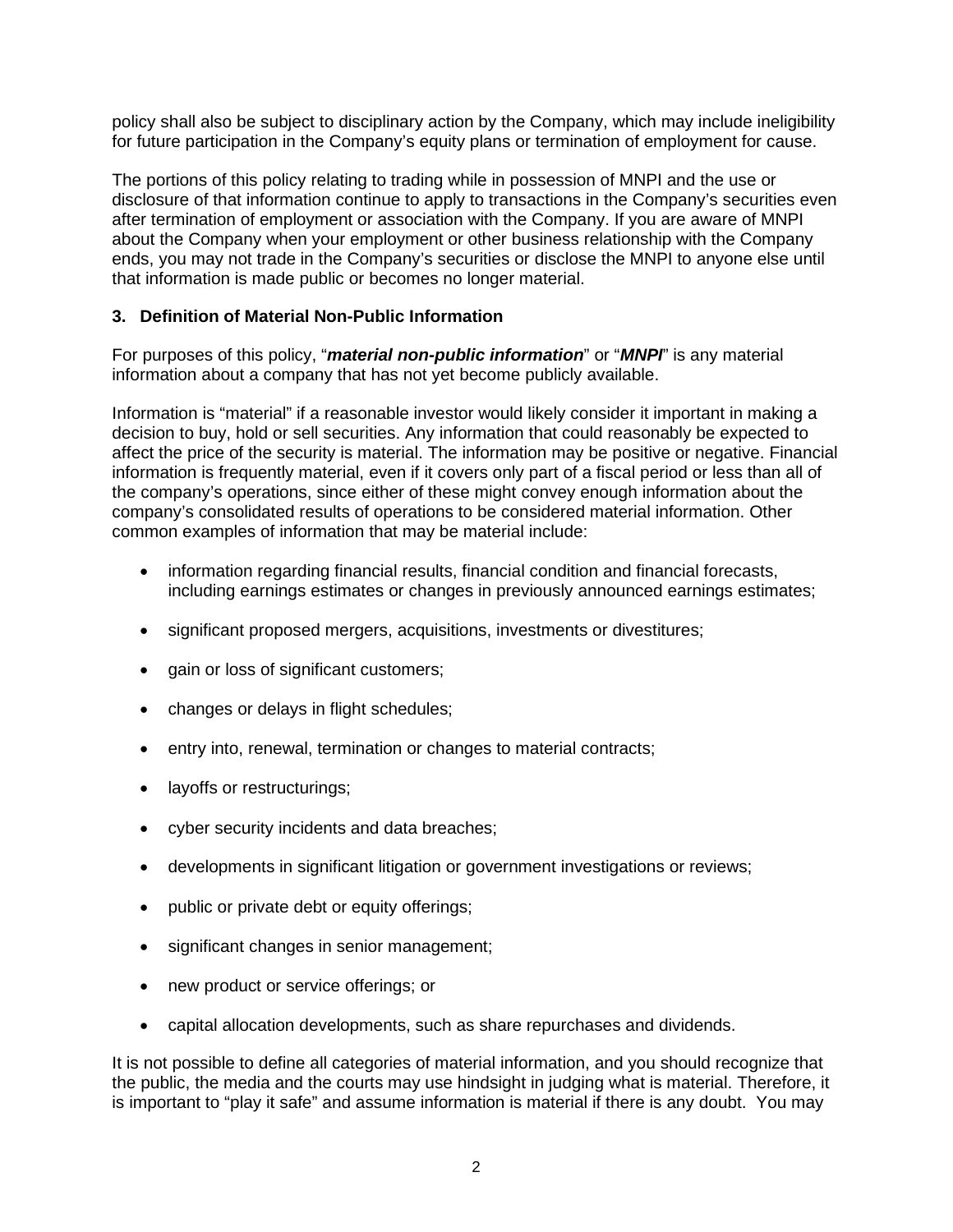also consult with the Compliance Officer. The "*Compliance Officer*" means the Company's General Counsel; provided that in the event there is no General Counsel or the General Counsel is unavailable, the Company's Chief Financial Officer shall be authorized to serve as the Compliance Officer in the interim or to designate another person as the Compliance Officer.

Information is "non-public" if it is not generally known or available to the public. Information may still be non-public even though it is widely known within the Company.

Release of information to the media does not immediately mean the information has become publicly available. Information is considered to be available to the public only when it has been released broadly to the marketplace (such as by a press release or an SEC filing) and the investing public has had time to absorb and evaluate it. Ordinarily, information about the Company should not be considered public until at least two full trading days have passed following its formal release to the market.

## **4. Trading While in Possession of MNPI is Prohibited**

4.1. You are prohibited from engaging in any transaction in the Company's securities (including gifts or other transfers without consideration, such as partnership distributions) while aware of MNPI about the Company. It makes no difference whether or not you relied upon or used MNPI in deciding to trade – if you are aware of MNPI about the Company, the prohibition applies.

This prohibition covers virtually all transactions in securities of the Company, including securities and transaction not permitted under this policy. In this regard, the term "securities" includes common stock, options to purchase common stock, debt securities, preferred stock and derivative securities, such as put and call options, warrants, swaps, caps and collars, and the term "transactions" includes purchases, sales, pledges, hedges, loans and gifts of the Company's securities, as well as other direct or indirect transfers of the Company's securities. This prohibition extends to trades of the Company's securities in which you have any "beneficial" or other interest, or over which you exercise investment control, including: (i) transactions in the Company's securities held in joint accounts or accounts of persons or entities controlled directly or indirectly by you; (ii) transactions in the Company's securities for which you act as trustee, executor or custodian; and (iii) transactions in any other account or investment involving in any way any the Company's securities over which you exercise any direct or indirect control.

- 4.2 For the avoidance of doubt, this prohibition applies to the subsequent sales of the Company's securities issued pursuant to equity awards, and the Company's Employee Stock Purchase Plan ("*ESPP*"), as well broker-assisted sales for the purpose of generating the cash needed to cover the costs of options exercises and/or tax withholding. In addition, your decision to participate in the ESPP and any decision to change your election under the ESPP should not be made while you are in possession of MNPI.
- 4.3 You are also prohibited from engaging in transactions in securities of other companies (as broadly defined as such terms are in the second paragraph of Section 4.1) while aware of material non-public information about those companies. In particular, information learned in connection with your work on transactions or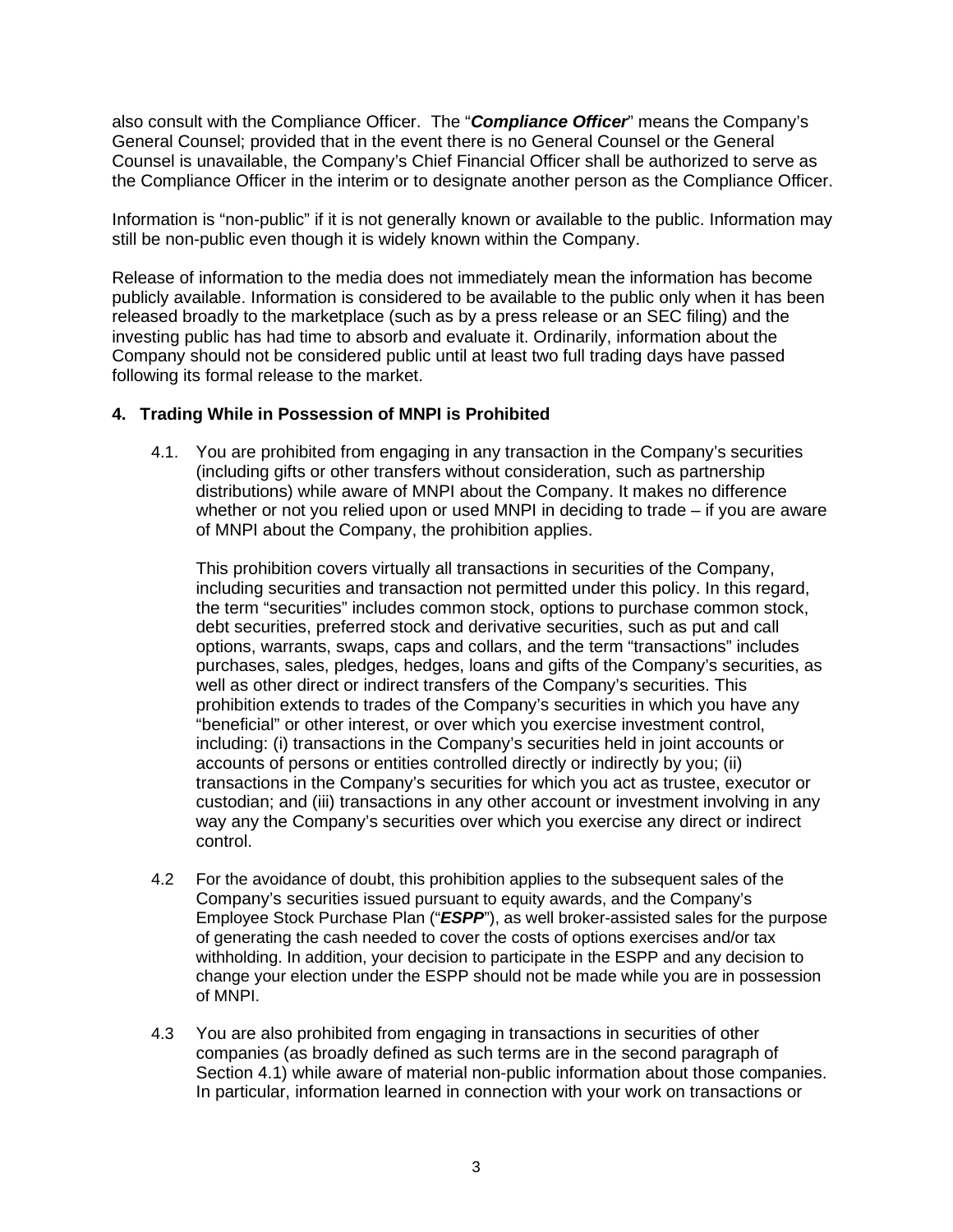relationships between the Company and another publicly-traded company may constitute MNPI about the other company. Such MNPI may include negotiations over mergers, acquisitions, divestitures or renewal or termination of significant contracts or other arrangements.

- 4.4. These prohibitions do **not** apply to:
	- 4.4.1. The exercise of stock options or option-like awards if the exercise price is paid in cash or through the Company withholding a portion of the shares underlying the options.
	- 4.4.2. The Company's withholding of shares underlying equity awards to satisfy tax withholding requirements.
	- 4.4.3 The purchase of shares under the ESPP.
	- 4.4.4 Trades made pursuant to a valid "10b5-1 plan" approved by the Compliance Officer as described in Section 8 below.
	- 4.4.5 Transfers by will or the laws of descent and distribution or transfers for tax planning purposes in which your beneficial ownership and pecuniary interest in the transferred securities does not change.
	- 4.4.6 Transactions otherwise prohibited by this policy if, prior to the transaction, the Compliance Officer determines that the transaction is not inconsistent with the purposes of this policy and exceptional circumstances apply.
	- 4.4.7 The existence of a personal financial emergency does not excuse you from compliance with this policy and will not be the basis for an exception to the policy under Section 4.4.7 or otherwise for a transaction that is not inconsistent with the purposes of the policy.

## **5. Disclosure of MNPI is Prohibited; No "Tipping"**

You may not disclose MNPI about the Company or any other company to others, make recommendations or express opinions to others about investments in or the prospects of the Company or those companies while in possession of this information, or otherwise make unauthorized disclosure or use of this information. Use of such information other than for legitimate business purposes of the Company violates Company policy and the terms of applicable confidentiality agreements. This practice, known as "tipping", also violates the securities laws and can result in the same civil and criminal penalties that apply to insider trading, even though you did not trade and did not gain or intend to gain any benefit from another's trading or the disclosure or use of such information.

Any written or verbal statement that would be prohibited under the law or under this policy is equally prohibited if made on electronic bulletin boards, chat rooms, blogs, websites or any other form of social media, including the disclosure of MNPI about the Company or with respect to other companies that you learn through your work with the Company.

## **6. Other Prohibited Transactions**

You and any person acting on your behalf may not: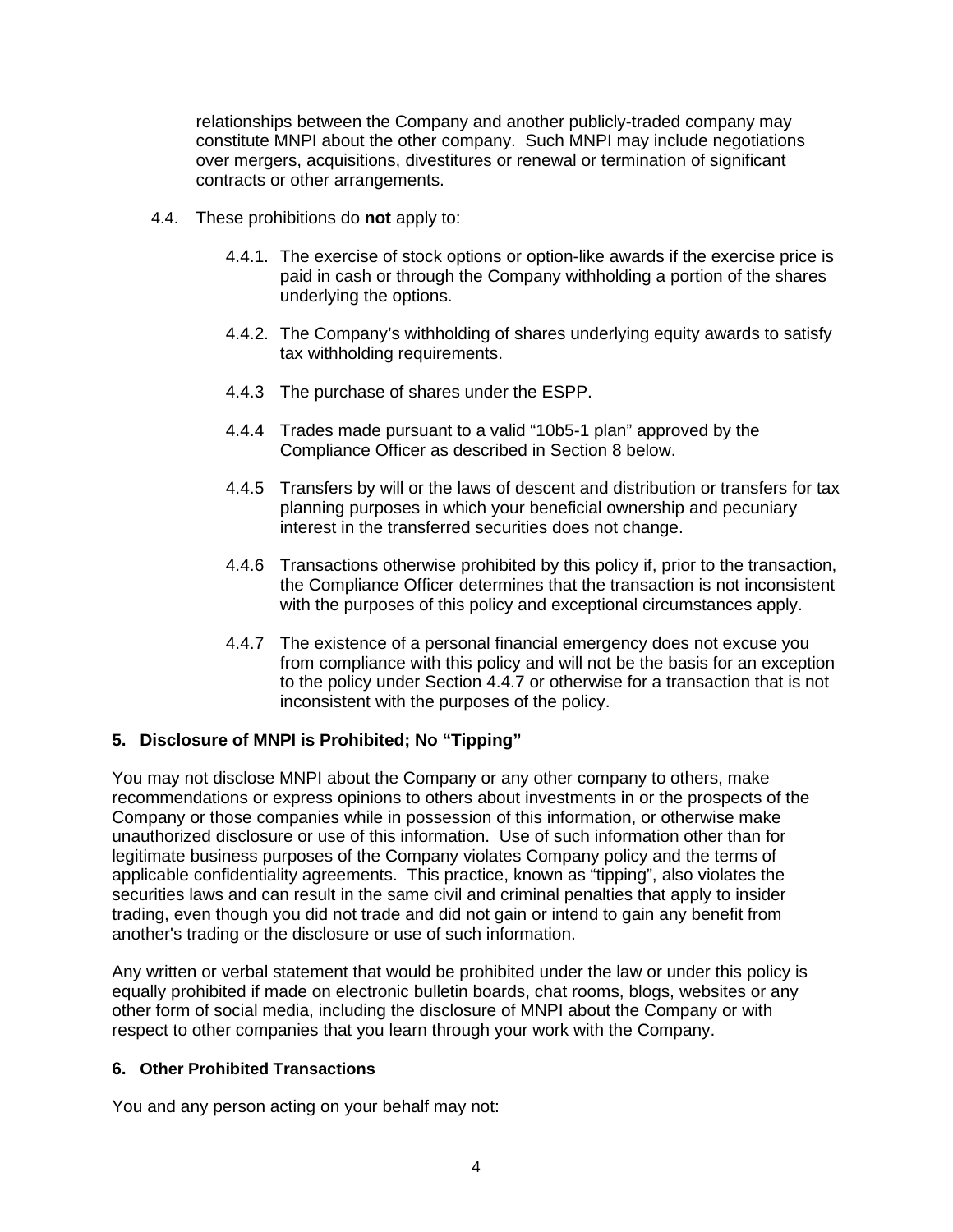- 6.1 Engage in short sales of the Company's securities (sales of securities that are not then owned), including "sales against the box" (short sales not exceeding the number of shares already owned).
- 6.2 Trade in derivatives of the Company's securities, such as exchange-traded put or call options and forward transactions.
- 6.3 Purchase any financial instruments (such as prepaid variable forward contracts, equity swaps, collars or exchange funds) or otherwise engaging in any transactions that hedge or offset any decrease in the market value of the Company's securities or limit your ability to profit from an increase in the market value of the Company's securities.
- 6.4 Holding the Company's securities in a margin account or pledging the Company's securities as collateral for a loan unless the pledge has been approved by the Compliance Officer.
- 6.5 Except under valid 10b5-1 plans approved by the Compliance Officer as described in Section 8 below, establish standing orders for more than three business days.

## **7. Blackout Periods; Pre-clearance of Transactions**

Except under valid 10b5-1 plans approved by the Compliance Officer as described in Section 8 below:

7.1 No Covered Person may engage in transactions in the Company's securities during a quarterly blackout period, regardless of whether they are then actually aware of MNPI.

A quarterly blackout period is in effect with respect to each quarterly earnings announcement, starting on the ninth day of the third month of each fiscal quarter (provided, if the ninth day of the month is not a business day, then the next business day) and ending when one (1) full trading day has passed following the public announcement of the Company's quarterly financial results. The Company has selected this period because it is the time when Restricted Persons are likely to have MNPI about the Company.

7.2 In addition to quarterly blackout periods applicable to certain Restricted Persons, from time to time the Company or the Compliance Officer may decide to impose an event-specific blackout period on those who are aware of particular information that the Company or the Compliance Officer determines to be MNPI. This kind of blackout may be imposed in connection with a potential acquisition, a financial analyst conference, anticipated positive or negative earnings surprises or other material developments. If you are subject to an event-specific blackout period, you may not engage in transactions in the Company's securities until notified that the blackout period has ended.

The existence of an event-specific blackout will not be generally announced. If you are covered by the event-specific blackout, you will be notified by the Compliance Officer. Any person made aware of an event-specific blackout should not disclose the existence of the blackout to anyone else.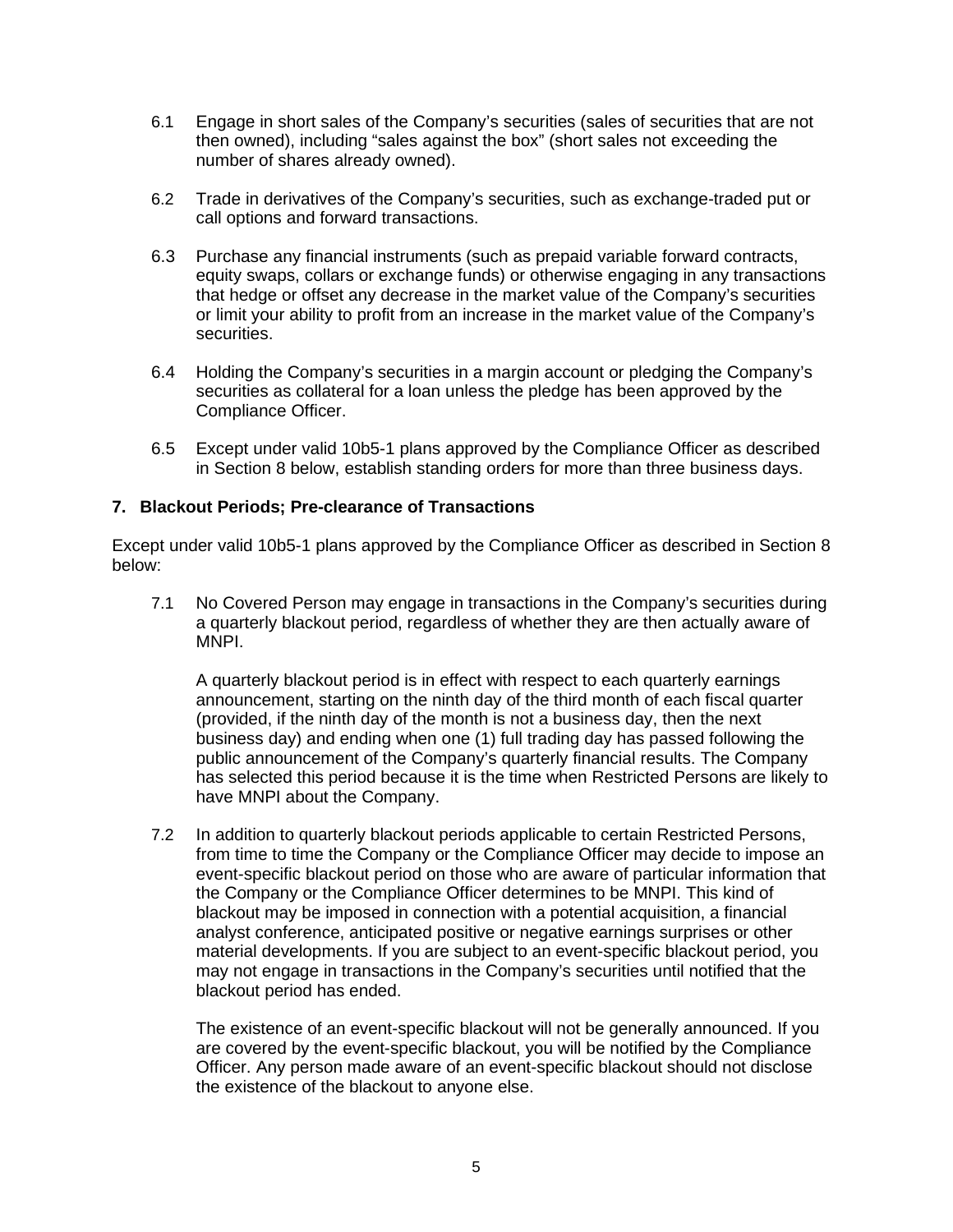#### 7.3 Pre-clearance of Transactions

 7.3.1 Each Restricted Person (as defined below) must refrain from engaging in transactions in the Company's securities, even at times other than the "quarterly blackout periods" and "event-specific blackout periods" discussed above, without first submitting a request for pre-clearance to the Compliance Officer and having it approved. If you are a Restricted Person, you should submit a request prior to commencing any transaction, including but not limited to sales, purchases, option exercises, gifts or other transactions in the Company's securities.

If you are a Restricted Person, you will be notified from time to time by the Compliance Officer of the pre-clearance and other procedures applicable to you.

- 7.3.2 Restricted Persons will be permitted to proceed with a proposed transaction only after the Compliance Officer has pre-cleared it and communicated his/her approval in writing or via e-mail. If you are a Restricted Person and your transaction is pre-cleared in accordance with the policy, you will then have three business days to effect the transaction (or, if sooner, before commencement of a quarterly or other blackout period). However, under no circumstance may you engage in transactions in the Company's securities while aware of MNPI about the Company, even if pre-cleared. Thus, if you become aware of MNPI after receiving pre-clearance, but before the transaction has been executed, you must not effect the pre-cleared transaction.
- 7.3.3 The Compliance Officer is under no obligation to approve a request under the pre-clearance procedures provided for under this policy and may determine to reject any request, even if the proposed transaction would not violate the federal securities laws or a specific provision of this policy.

Approval of any request under these pre-clearance procedures does not insulate you from liability under the securities laws. Under the law, the ultimate responsibility for determining whether an individual is aware of MNPI about the Company rests with that individual in all cases.

 7.3.4 The Compliance Officer, in consultation with the Chief Executive Officer and the Chief Financial Officer from time to time, will designate and maintain a list of "*Restricted Persons*" for purposes of this policy. Such persons include the Company's executive officers and directors, including the Company's principal accounting officer (if separate from the Company's principal financial officer) ("*Section 16 Persons*"), as well as others who are at an enhanced risk of possessing MNPI and who therefore must exercise greater diligence to comply with insider trading prohibitions. This latter category includes certain senior finance, legal, HR, business development, investor relations, corporate communication and management personnel in the Company's business units, as well as any other employees in a role that makes it likely they will have involvement with MNPI. **You will be notified by the Compliance Officer if you are considered a Restricted Person under this policy.**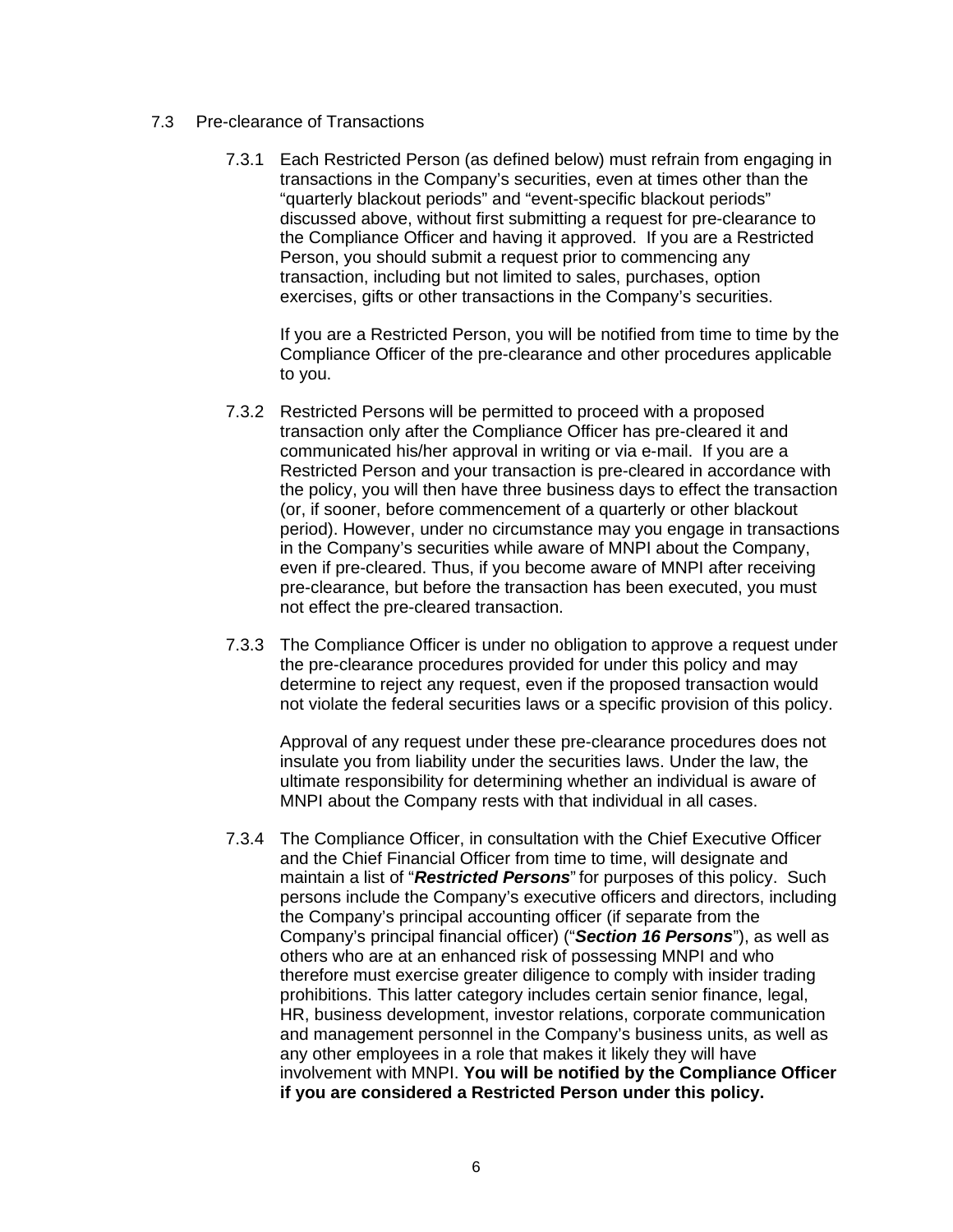# **8. 10b5-1 Plans**

SEC Rule 10b5-1(c) provides an affirmative defense to an allegation that a trade has been made on the basis of MNPI. Persons who establish written trading plans under this rule (commonly referred to as "*10b5-1 plans*") in advance of the trade and while not in possession of MNPI can avail themselves of this defense. These plans can be useful in enabling insiders to plan ahead without fear that they might become exposed to MNPI that will prevent them from trading.

Transactions executed under valid pre-approved 10b5-1 plans are not subject to the preclearance procedures and trading prohibitions, including the quarterly or event-specific blackout periods, under this policy.

To qualify as a 10b5-1 plan for purposes of this policy, the plan must be approved in advance by the Compliance Officer, and you should allow at least five (5) business days for that approval. Such plans must comply with applicable guidelines established by the Compliance Officer, as may be amended from time to time, and the person establishing the 10b5-1 plan must certify to the Compliance Officer in writing, no earlier than two (2) business days prior to the date that the plan is formally established, that (i) such person is not in possession of MNPI concerning the Company; and (ii) the plan complies with the requirements of SEC Rule 10b5-1(c), including that it is being entered into in good faith and not as part of a plan or scheme to evade the prohibitions of the rule. For more information about how to establish a 10b5-1 plan and applicable guidelines for the adoption and administration of such plans, please contact the Compliance Officer.

The Compliance Officer is under no obligation to approve any submitted 10b5-1 plan and may determine to reject any plan, even if it complies with SEC Rule 10b5-1(c) and otherwise complies with this policy.

## **9. Inquiries**

Any questions about this policy, its application to a proposed transaction, or the requirements of applicable laws should be directed to the Compliance Officer at seccompliance@momentus.space.